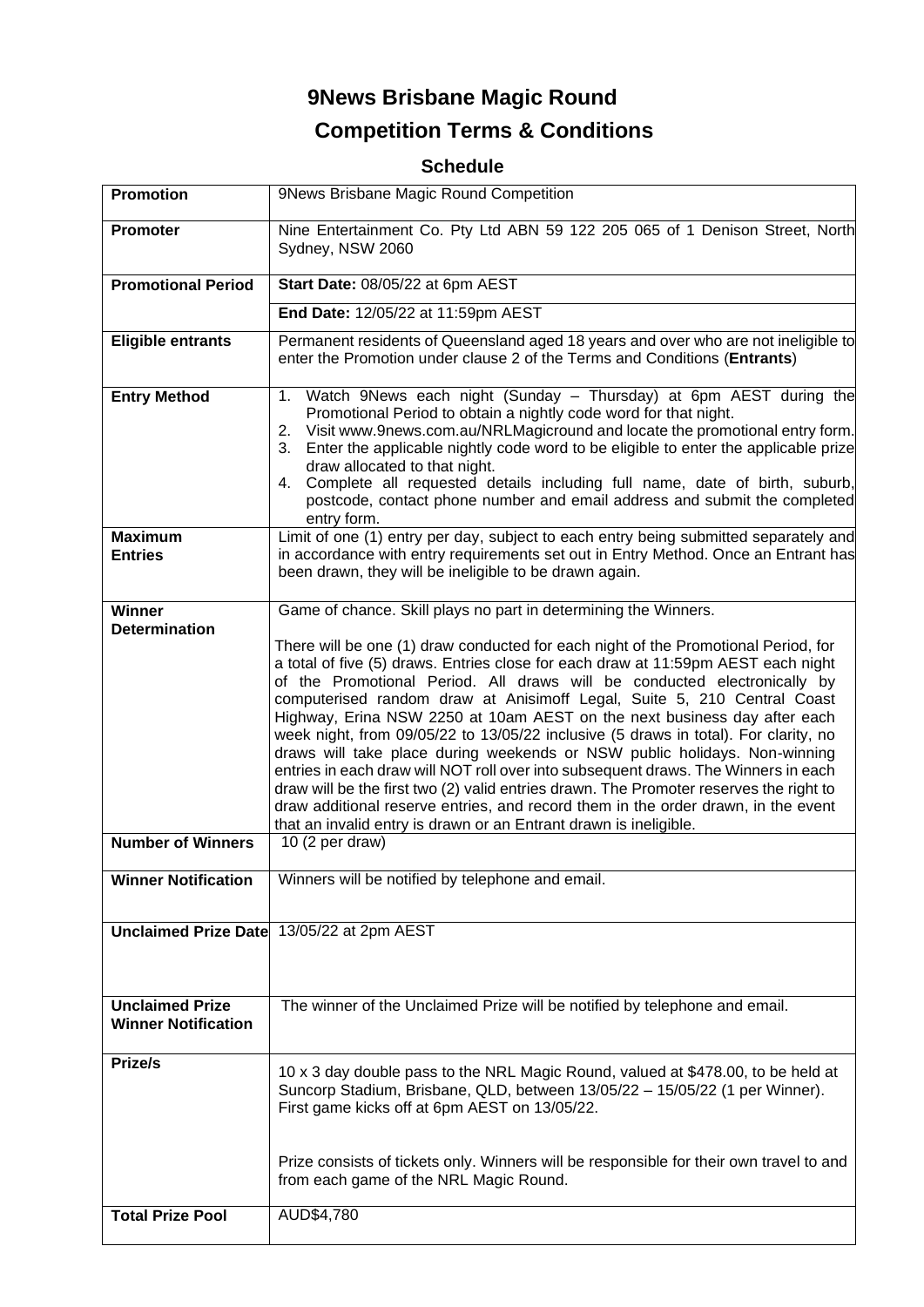### **Terms and Conditions**

#### **Entry into the Promotion**

- 1 The Schedule above and all other entry instructions and prize information published by the Promoter form part of these Terms and Conditions. Each Entrant agrees and acknowledges that they have read these Terms and Conditions (and Schedule) and that entry into the Promotion constitutes acceptance of these Terms and Conditions (and Schedule). All capitalised terms used in these Terms and Conditions have the meaning given in the Schedule, unless stated or as the context otherwise provides.
- 2 Entry is not open to:
	- a) directors, management, employees, officers and contractors of:
		- i. the Promoter,
		- ii. any related bodies corporate of the Promoter,<br>iii. the agencies and companies associated with t
		- the agencies and companies associated with the Promoter or the Promotion; and
	- b) a spouse, de facto spouse, partner, guardian, parent, child or sibling (whether natural or by marriage or adoption) of any person set out in clause 2a).
- 3 Entries must be received by the Promoter during the Promotional Period. All entries are deemed to be received at the time of receipt by the Promoter, not the time of transmission by the Entrant. Records of the Promoter and its agencies are final and conclusive as to the time of receipt.
- 4 Entrants may submit entries up to the Maximum Entries.
- 5 Any and all entries that are made using any automated entry means, computer entry service or any other mechanical or electronic means that allows an individual to automatically enter repeatedly are invalid and will be rejected by the Promoter.
- 6 Entry into the Promotion via social media, promotional website or email is free. However, any costs associated with accessing the relevant social media platform, promotional website or email service are the responsibility of each Entrant and dependent on the internet service provider used.
- 7 All entries to the Promotion may be subject to verification by the Promoter. Entrants must, within seven (7) days of being asked and at the Promoter's cost, allow the Promoter to inspect and copy any documents that the Promoter may request establishing eligibility to enter the Promotion, including but not limited to receipts, evidence of age, residence and identity. The Promoter may decide in its sole discretion which documents are considered suitable for establishing eligibility to enter or win. If a Winner cannot provide suitable proof of eligibility to the Promoter's satisfaction, they forfeit their Prize in whole and no substitute or compensation will be offered.
- 8 The Promoter may, at its absolute discretion, declare any or all entries made by an Entrant to be invalid if the Entrant:
	- a) fails to establish their entitlement to win the Promotion to the Promoter's satisfaction; or
	- b) fails to produce items as required by these Terms and Conditions or produces items that appear to be illegible, stolen, forged, reconstructed, altered, incomplete or tampered with in any way; or
	- c) appears, to the Promoter, to have tampered with, or benefited from tampering with, the entry process; or
	- d) has submitted an entry that is not in accordance with these Terms and Conditions; or
	- e) has, in the opinion of the Promoter, engaged in conduct in entering the Promotion which is fraudulent, misleading, deceptive or generally damaging to the goodwill or reputation of the Promotion or Promoter.

#### **Entry material**

- 9 Entries must be submitted in accordance with the Entry Method and must not be: incomplete; incomprehensible; unlawful or capable of violating any law or giving rise to a civil action; obscene; defamatory or libellous; threatening or harassing; pornographic or contain nudity; hateful; offensive; incite or be capable of encouraging conduct that would be considered a criminal offence; and in violation of the terms and conditions of the relevant social media platform used to enter the Promotion.
- 10 Entrants warrant that their entry is their own original work, it is not copied in any manner from any other work, and it does not infringe the copyright, moral rights, trade mark rights or any other rights of any third party.
- 11 All entries immediately become and remain the property of the Promoter. The Promoter reserves the right to use, reproduce, distribute, prepare derivative works of and display the entry material (and authorise others to do the same) for the purposes of conducting and promoting the Promotion, awarding the Prize and advertising and marketing the Promoter or the Promotion and/or future promotions on all media now known or later devised, in perpetuity.
- 12 By entering the Promotion, Entrants consent to any use of their entry by the Promoter which may otherwise infringe an Entrant's moral rights in the entry material, including (without limitation), exercising any of the rights in the entry material without identifying the Entrant, and using the entry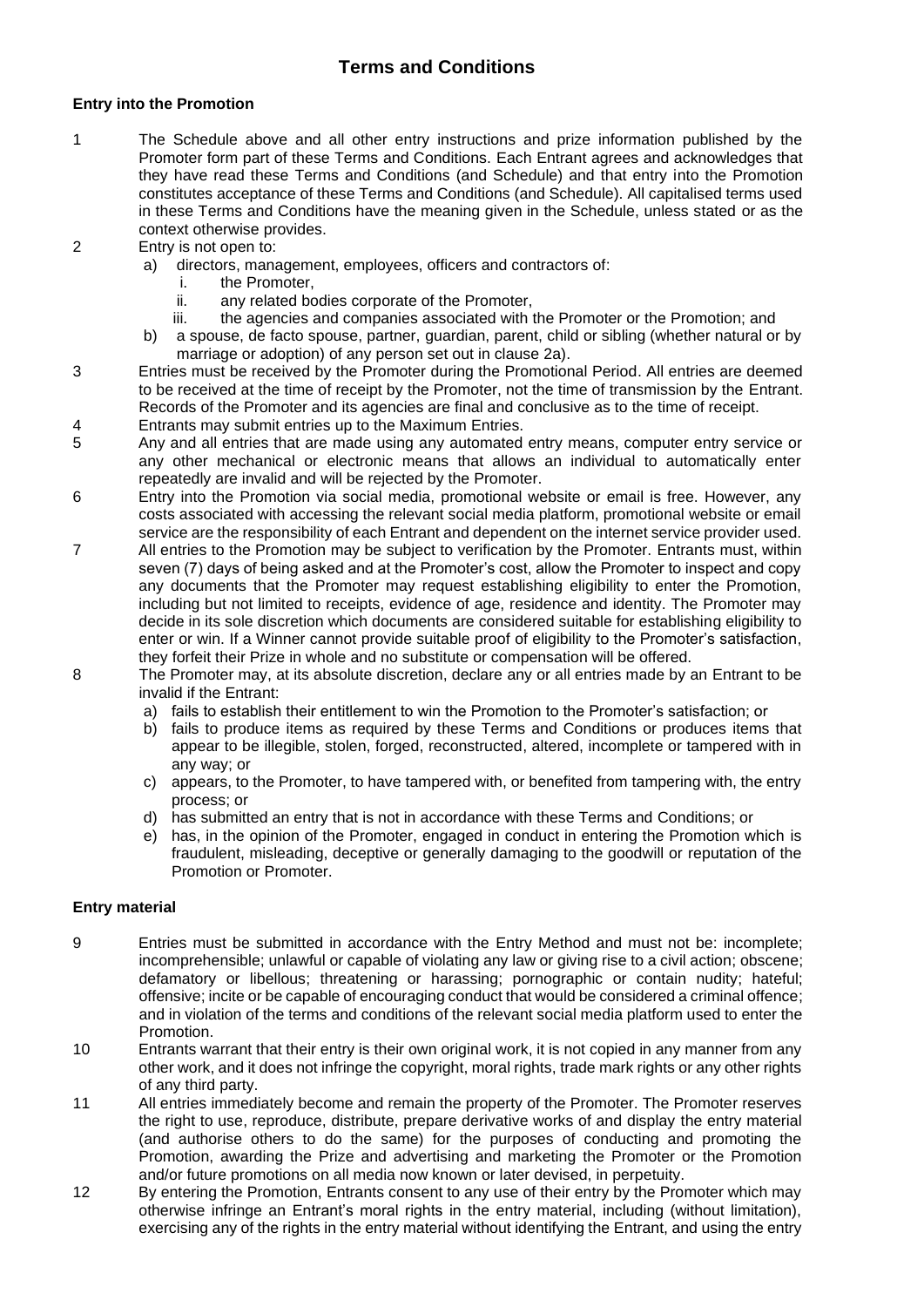material in any way that the Promoter sees fit, even if it results in derogatory treatment of the entry material (as defined in the *Copyright Act1968* (Cth)).

- 13 Each Entrant warrants that:
	- a) they have the full power and capacity to grant the rights, warranties and consents set out in these Terms and Conditions;
	- b) they will fully indemnify the Promoter against any loss or damage suffered by the Promoter: i. if any of the warranties given by the Entrant are false;
		- ii. as a result of any breach of clauses 9 and 10 of these Terms and Conditions by the Entrant; and
	- c) they have express consent from each person appearing in the entry material (or if a person appearing in the entry material is under the age of 18 from that person's parent or legal guardian) and the owner of any private property (including any items, objects or real property) appearing in the entry material.

#### **Winners**

- 14 The Number of Winners will be determined from all valid and eligible entries received during the Promotional Period in accordance with the Winner Determination. The Winner/s will receive the Prize/s.
- 15 The Winner/s will be notified in accordance with the Winner Notification. All reasonable attempts will be made to contact the Winner/s. Subject, where relevant, to any direction given under the relevant State/Territory permit regulations, if a Prize is:
	- a) not claimed by the Winner by the Unclaimed Prize Date; or
	- b) forfeited for any reason,

that Prize will be awarded to the next valid entry drawn. The winner of the Unclaimed Prize will be notified in accordance with the Unclaimed Prize Winner Notification.

#### **General prize terms**

- 16 All Prize values are correct and based on the recommended retail value at the Start Date of the Promotion.
- 17 If a Prize or any part of a Prize is unavailable for any reason, the Promoter will, in its absolute discretion, substitute the Prize with another item of no lesser retail value, subject, where relevant, to the approval of the authorities that have issued permits or authorities for the conduct of the Promotion.
- 18 Unless expressly stated as being included in the Prize/s, all other costs and expenses associated with taking the Prize/s become the responsibility of Winner/s and their guest/s, including but not limited to:
	- a) taxes;
	- b) transfers;
	- c) travel insurance;
	- d) spending money;
	- e) meals;
	- f) transport to/from a departure or return point;
	- g) any extra sightseeing or activities; and
	- h) all other incidental and ancillary costs incurred by Winner/s and/or their guest/s as a direct or indirect result of taking the Prize.
- 19 Prizes cannot be refunded or exchanged and, except as expressly permitted by these Terms and Conditions, cannot be taken as a monetary payment.
- 20 Prizes may be transferred at the Promoter's sole discretion. If the Promoter exercises its discretion to allow a Winner to transfer their Prize, the transfer will be on the condition that the transferee accepts these Terms and Conditions and the Promoter may require such acceptance in writing at its absolute discretion.
- 21 All aspects of a Prize must be taken together as a package. Prizes including attendance to an event must be taken to coincide with that event. If for any reason a Winner does not (or is unable to) take their Prize or an element of their Prize at the time stipulated by the Promoter, they forfeit their Prize or that element of their Prize and no compensation or substitute will be offered.
- 22 The Promoter reserves the right to refuse to allow an Entrant/Winner and/or their guest/s to take part or continue to take part in any aspects of the Promotion or Prize/s, for any inappropriate behaviour (including intoxication), if the relevant person does not or is not able to comply with any requirements normally associated with the particular activity or if the Promoter determines, based on the advice of an appropriate and relevant medical professional, that the relevant person is not sufficiently healthy or fit so as to safely participate in the Promotion or Prize/s.
- 23 Prizes may not, without the prior written consent of the Promoter, be resold or offered for resale at a premium (including via online auction sites) or used for advertising, promotion or other commercial purposes (including competitions and trade promotions) or to enhance the demand for other goods or services. If a Prize is sold or used in breach of this condition, the Promoter may,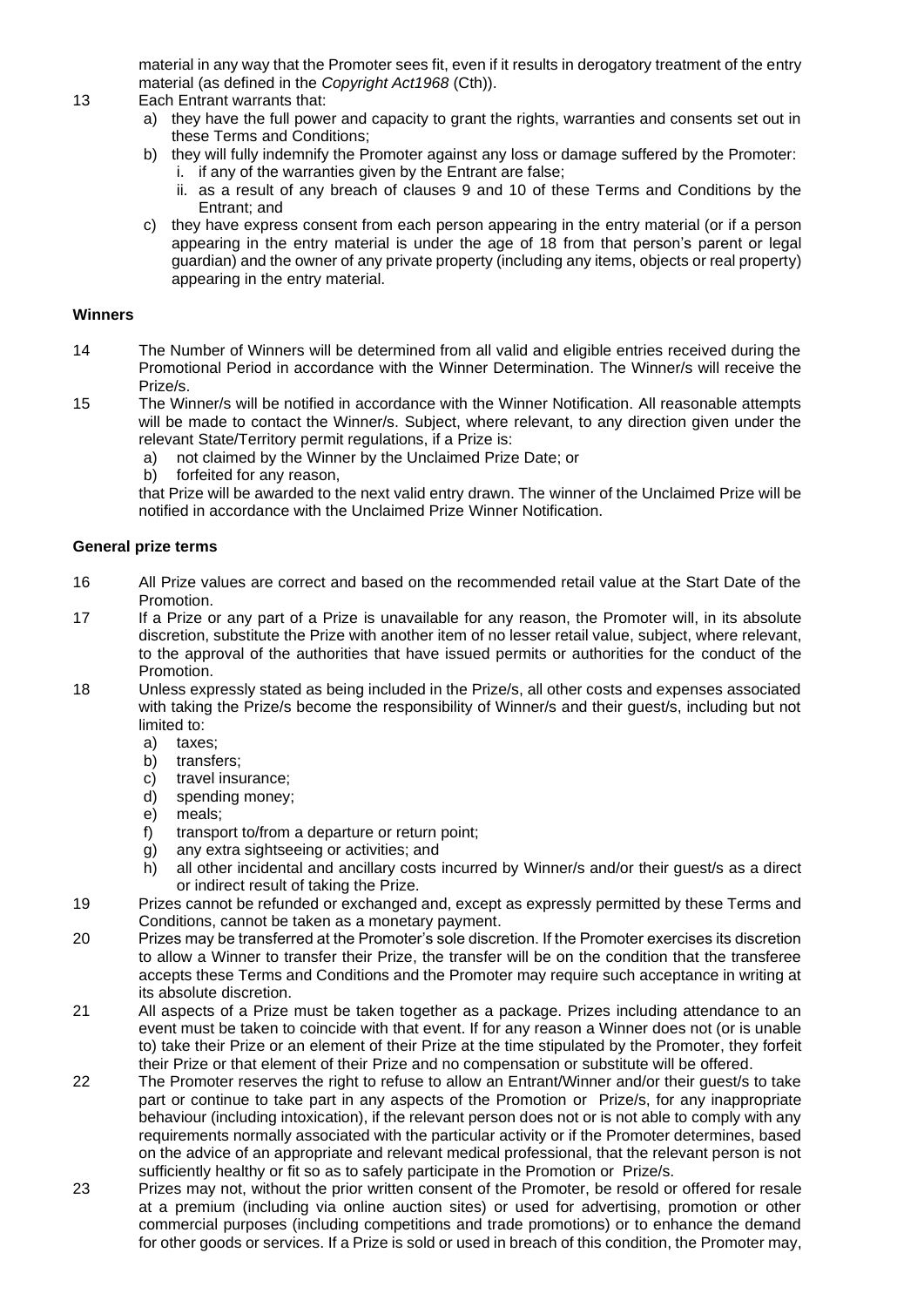at its absolute discretion, withdraw the Prize. Where a Prize has been withdrawn in accordance with this clause, no refund, substitute or compensation will be offered and the Winner and any person who has purchased or otherwise bears that ticket will be refused entry.

- 24 If the Winner/s and/or their guest/s are under the age of 18, they must be accompanied on their Prize by a parent or legal guardian.
- 25 Winner/s should seek independent financial advice at the Winner's sole expense regarding any tax implications relating to the Prize/s or acceptance of the Prize/s.
- 26 Prizes cannot be used in conjunction with any other discounts or special offers.
- 27 Each Prize will be awarded to the person named in the winning entry as drawn in accordance with the Winner Determination.
- 28 Each Prize will be awarded in the Promoter's sole discretion. The Promoter may invalidate any prize claim where the Winner has breached these Terms and Conditions or otherwise failed to comply with any requirement under these Terms and Conditions.

#### **Publicity**

- 29 By accepting a Prize, Winner/s and their guest/s agree that:
	- a) if requested by the Promoter, the Winner/s and their guest/s will:
		- i. provide comments about the Promotion and/or a photo or audio-visual clip of themselves; and
		- ii. participate in any promotional activity in connection with the Promotion or the Prize;
	- b) the Promoter may use their name, image, comments, photographs or audio-visual clips (**Materials**) for publicity and promotional purposes in any form of media, without reference or compensation to the Winner/s and their guest/s or any other person;
	- c) the Promoter may use, reproduce, edit and communicate to the public the Materials at any time in any form of media;
	- d) the Promoter may license, authorise or otherwise transfer the rights in the Materials to others to do the same; and
	- e) the Winner/s and their guest/s unconditionally and irrevocably consent to any act or omission that would otherwise infringe any of their moral rights in the Materials and waive all moral rights in the Materials.

#### **Use of social media**

- 30 The following terms apply to the extent that the Promotion is conducted on, advertised or promoted on a social media platform owned by a third party (**Platform Operator**):
	- a) each Entrant acknowledges and agrees that the Promotion is in no way sponsored, endorsed or administered by, or associated with, any Platform Operator.
	- b) each Entrant releases each Platform Operator and its associated companies from all liabilities arising in respect of the Promotion;
	- c) to the extent relevant to the Promotion, the Promoter agrees and each Entrant must agree to adhere to the prevailing terms and conditions of each Platform Operator;
	- d) Entrants understand that they are providing their information to the Promoter and not to the Platform Operator;
	- e) Entrants are solely responsible and liable for any content or information they transmit to other users of the Platform Operator; and
	- f) any questions, comments or complaints about the Promotion must be directed to the Promoter not the Platform Operator.

#### **Limitation of liability**

- 31 Nothing in these Terms and Conditions limits, excludes or modifies or purports to limit, exclude or modify the statutory consumer guarantees as provided under the *Competition and Consumer Act 2010*, as well as any other implied warranties under the *Australian Securities and Investments Commission Act 2001* or similar State and Territory consumer protection laws (**Non-Excludable Guarantees**). Except for any liability that cannot by law be excluded, including the Non-Excludable Guarantees, the Promoter, its associated agencies and companies and those agencies and companies associated with or involved in the Promotion (including each of their respective directors, officers, employees, servants, contractors and agents past and present) exclude all liability (including negligence), for any personal injury or death; or any loss or damage; whether direct, indirect, special or consequential (including loss of opportunity and loss of profit), arising in any way out of the Promotion or the Prize/s.
- 32 Except for any liability that cannot by law be excluded, including the Non-Excludable Guarantees, the Promoter, its associated agencies and companies and those agencies and companies associated with or involved in the Promotion (including each of their respective directors, officers, employees, servants, contractors and agents past and present) is not responsible for and excludes all liability (including negligence), for any personal injury or death; or any loss or damage; whether